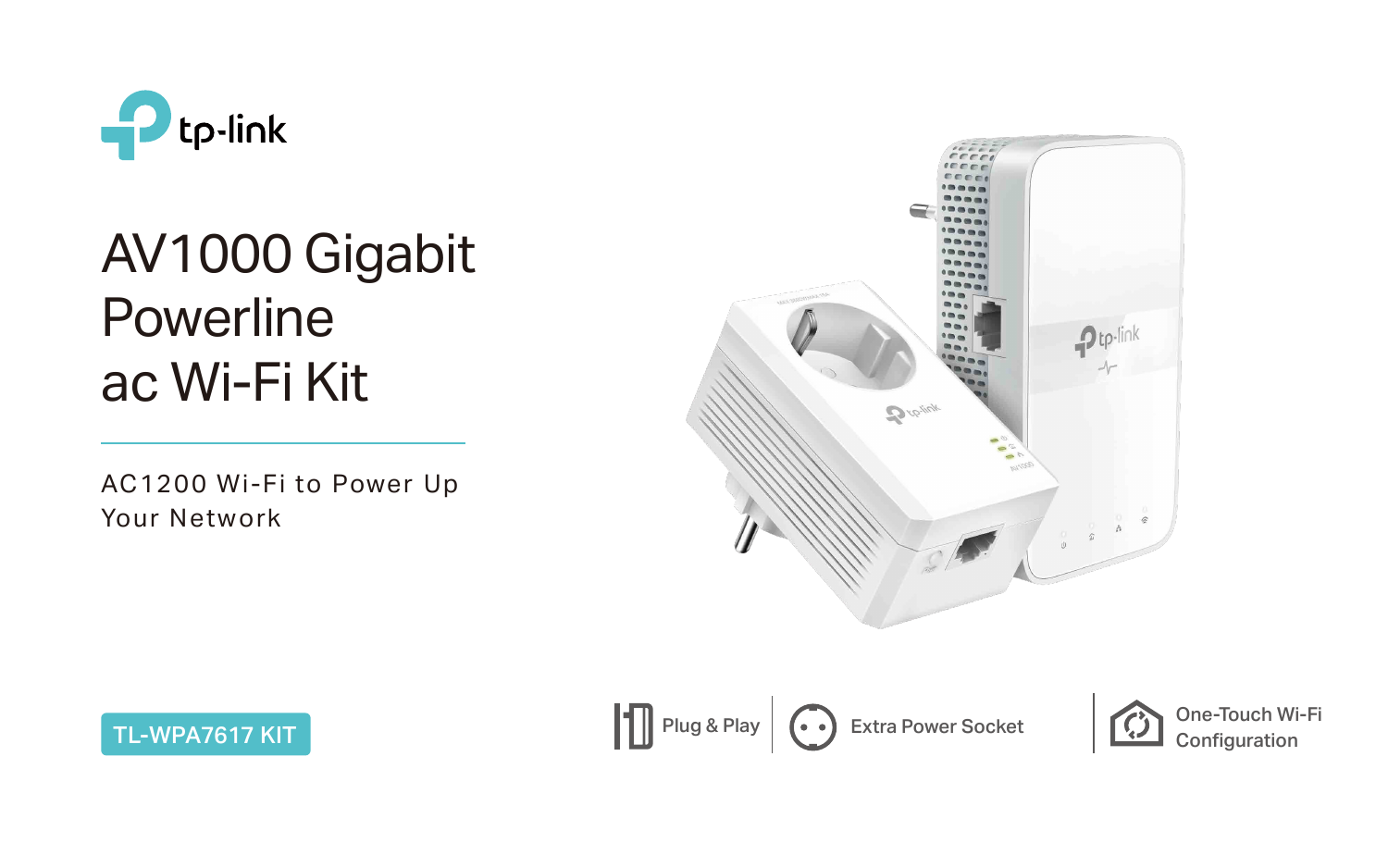The AV1000 Gigabit Powerline ac Wi-Fi Kit brings internet to any area with a power outlet using your home's electrical wiring.

• No need for new wires or drilling • Network passes through walls and floors

# **Highlights**

#### Easily Extend Fast, Reliable Wi-Fi to Every Room

#### Easy Setup and **Management**

#### HomePlug AV2 Standard Compliant

Provides users with stable, high-speed data transfer rates of up to 1000 Mbps on a line length of up to 300 meters.†

#### One-Touch Wi-Fi Configuration

With just a tap, copy your router's wireless settings onto the extender to share the same SSID and password.



Quickly set up a secured Powerline network with Plug & Play and easily manage it via the tpPLC app, Utility, and/or Web Interface.

#### Gigabit Ethernet for Reliable Connections

Provide warp-speed wired connections for 4K HD streaming, lag-free gaming, and more.

![](_page_1_Figure_5.jpeg)

![](_page_1_Picture_6.jpeg)

![](_page_1_Picture_7.jpeg)

![](_page_1_Picture_8.jpeg)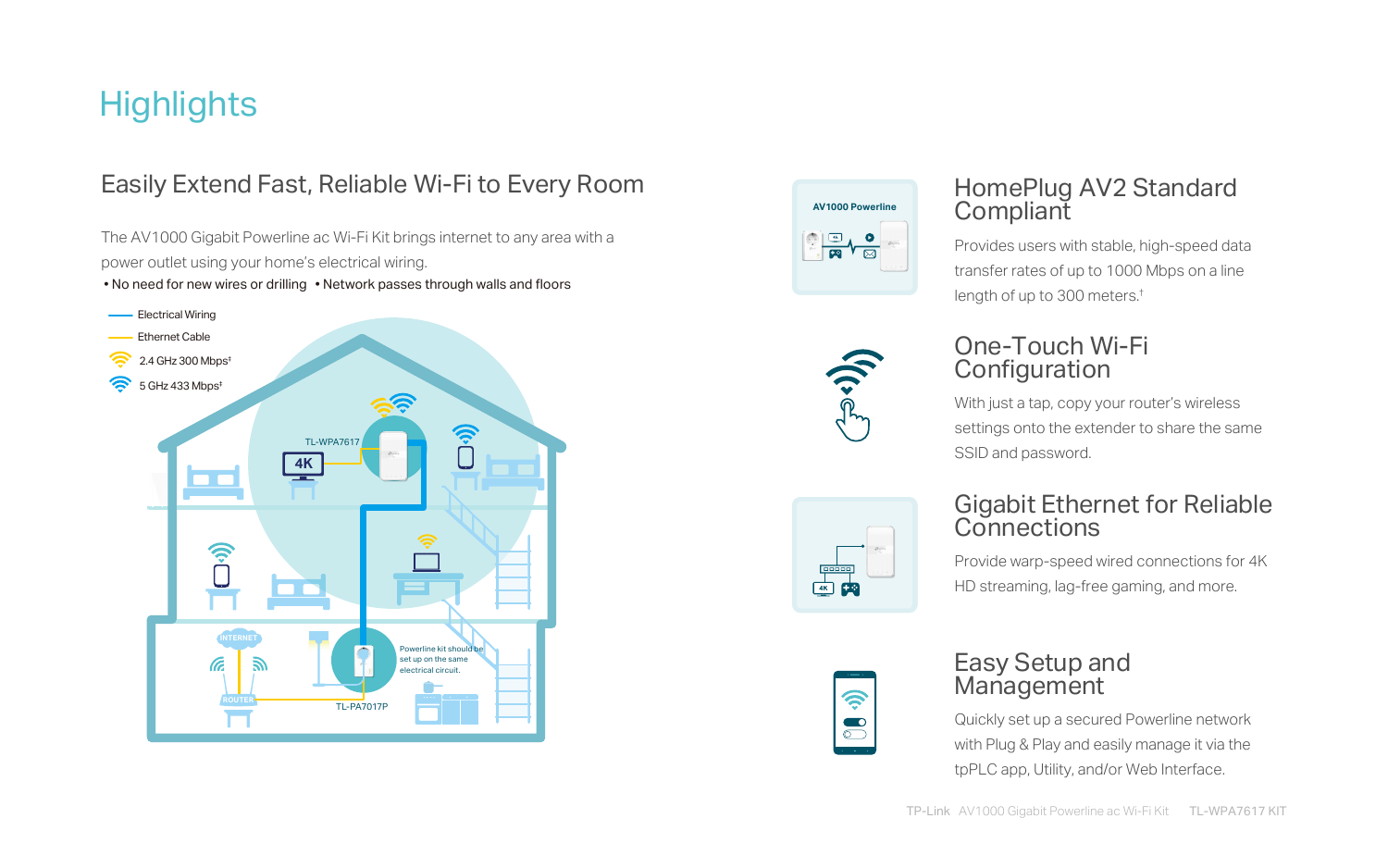· 300 Meters Range – Up to 300 meters / 1000 feet range over the existing household power circuit

![](_page_2_Picture_6.jpeg)

- · Wireless AC Standard AC1200 dual band Wi-Fi (867Mbps on 5GHz & 300Mbps on 2.4GHz) allows streaming, gaming, emailing, browsing and posting on your wireless devices, throughout your home
- · HomePlug AV2 Provides up to 1000Mbps high-speed data transmission over a home's existing electrical wiring
- · Gigabit Ethernet Ports Provide reliable high-speed wired connections for game consoles, smart TVs, and NAS
- · Speed Optimization Supports IGMP managed multicast IP transmission, optimizing IPTV streaming

## **Features**

![](_page_2_Picture_1.jpeg)

- · Wi-Fi Auto-Sync Simply copy your router's Wi-Fi settings and apply any changes across the secure powerline network with Wi-Fi Clone and Wi-Fi Move
- · TP-Link tpPLC Allows you to easily manage your network using the intuitive tpPLC App or the tpPLC Utility
- · Plug, Pair, and Play Quickly set up a secured Powerline network

![](_page_2_Picture_8.jpeg)

- · Pair Button Provides a connection with 128-bit AES encryption, at the touch of a "Pair" button
- · Parental Controls Manage when and how connected devices can access the internet
- · Encryptions for Secure Network WPA-PSK / WPA2-PSK encryptions provide active protection against security threats

![](_page_2_Picture_12.jpeg)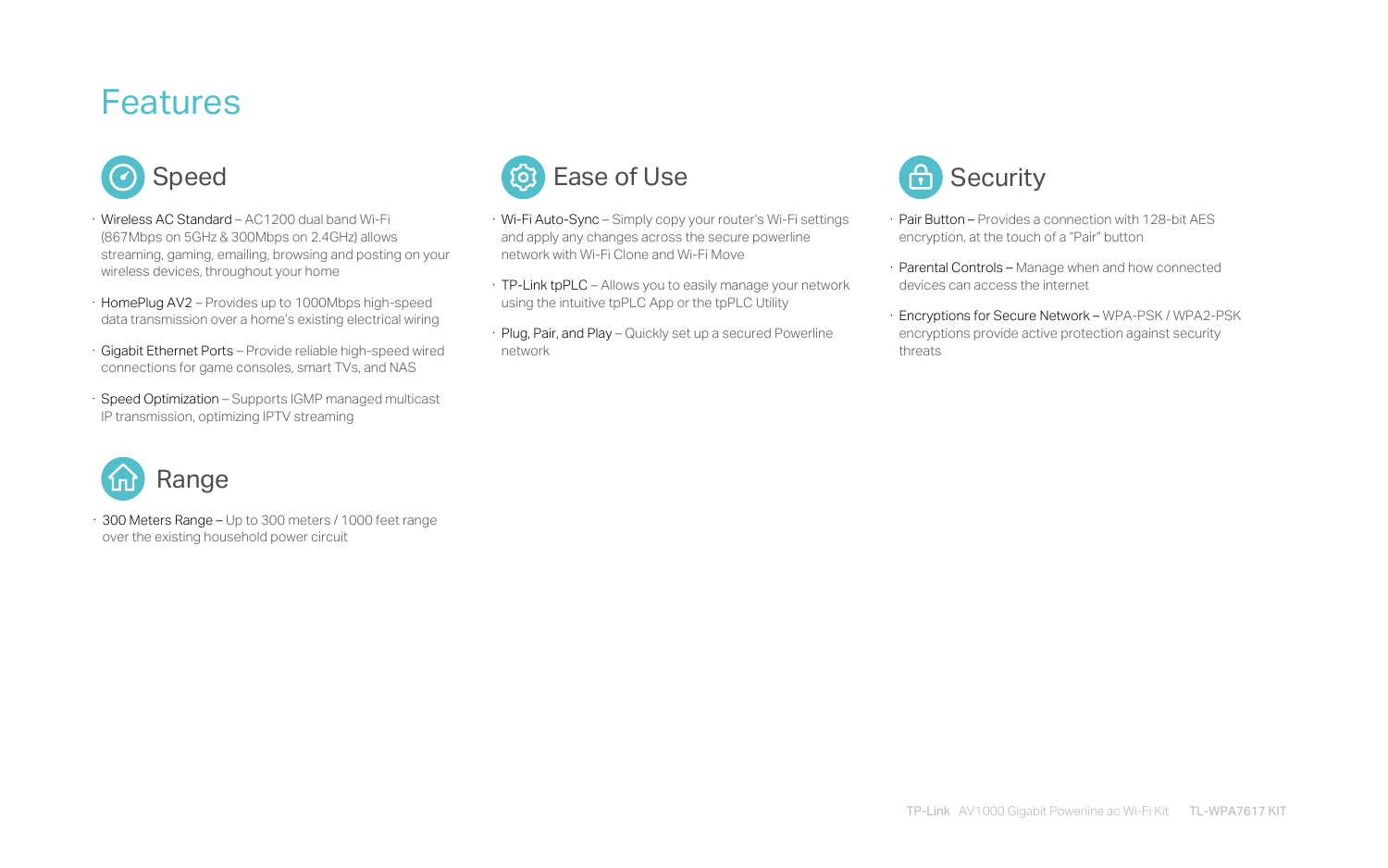# **Specifications**

#### **Hardware**

· Transmission Speeds:

Powerline: Up to 1000 Mbps

Ethernet: 10/100/1000 Mbps

- · Interface: TL-WPA7617: 1 Ethernet Port; TL-PA7017P: 1 Ethernet Port
- · Plug Type: EU
- · Button: Pair, Reset, Wi-Fi Clone, LED On/Off
- · LED Indicator: Power, Powerline, Ethernet, Wi-Fi
- $\cdot$  Dimensions (W x D x H):

TL-WPA7617:  $2.7 \times 1.4 \times 4.9$  in. (69.5  $\times$  35  $\times$  124.1 mm)

· Standards and Protocols:

HomePlug AV2, HomePlug AV, IEEE 1901, IEEE 802.3, IEEE 802.3u, IEEE 802.3ab, IEEE 802.11b/g/n (2.4GHz), IEEE 802.11a/n/ac (5GHz)

- TL-PA7017P:  $2.3 \times 1.7 \times 3.7$  in. (58  $\times$  42  $\times$  95 mm)
- · IGMP: IGMP v1/v2/v3
- · Range: Up to 300 meters/1000 feet over existing electrical wiring
- · Compatibility:

Compatible with all HomePlug AV & AV2 standard powerline adapters

![](_page_3_Figure_18.jpeg)

 $\mathbf{0}$  to-

## **LED On/Off Button**

## **Gigabit Ethernet Ports**

Create faster connections for PCs, game consoles, STBs, and more

### **Wi-Fi Button**

One-touch Wi-Fi configuration automatically copies your router's name and password

## **Pair Button**

Instantly sync and secure all adapters on your network